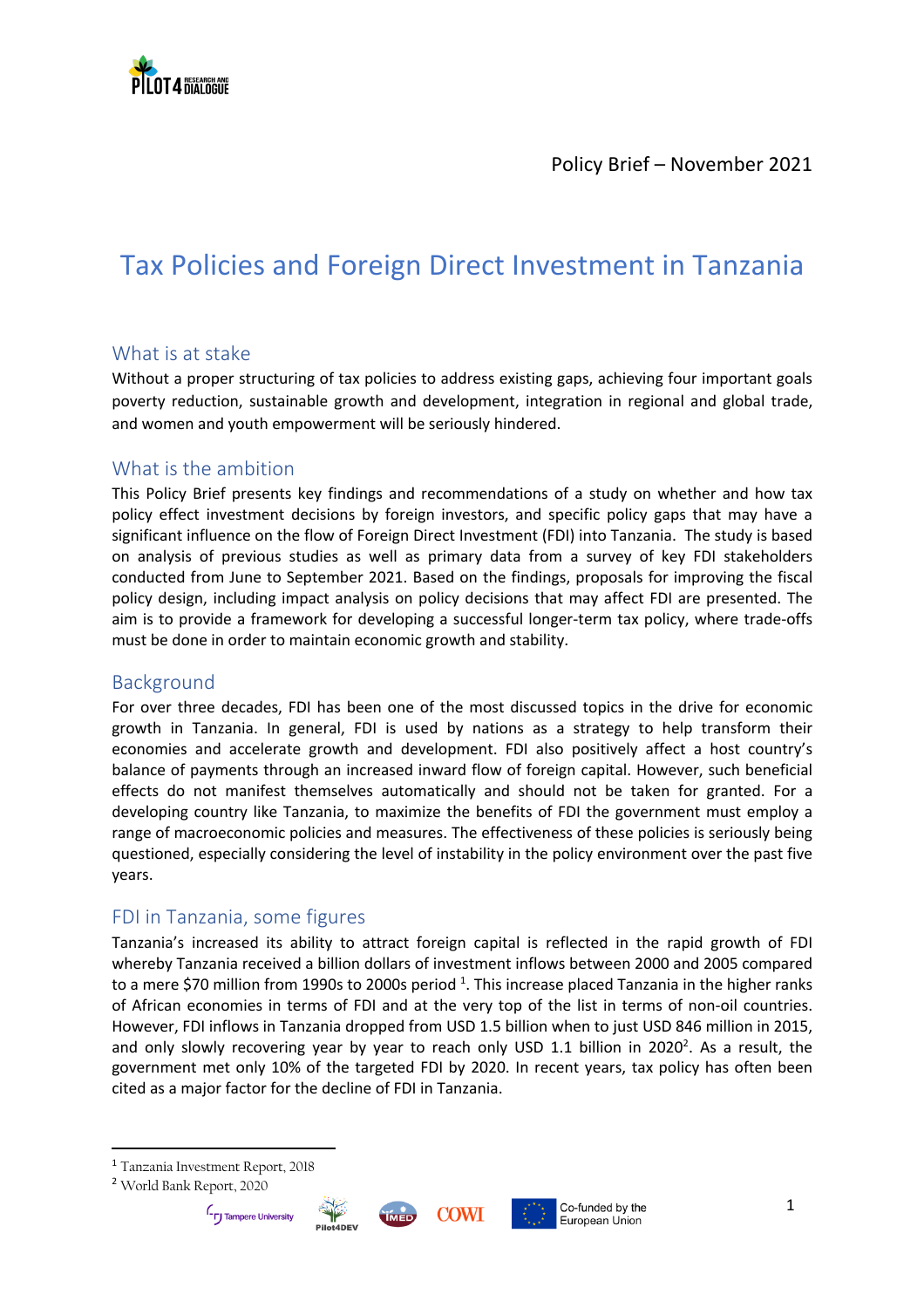

## Taxation and FDI, an unsettled debate

The actual effect of government policy on FDI has attracted increasing attention from economists and policy makers in Tanzania. Tax policy has been used as a major tool to attract capital flows (i.e. tax rates, tax incentives, tax holidays, withholding tax and tax concessions). A lot of controversy exists on whether tax policy is actually all that effective in attracting FDI in Tanzania.





## Some key findings

The study analyzed the role and impact of tax policy in attracting and sustaining the level of FDI in Tanzania. Findings conclude that tax incentives could have a significant impact on FDI both in short term and long term. There have been persistent problems with the implementation and enforcement of tax policies, and with the interpretation of decisions that are taken at central level. As a consequence measures fail to be enforced uniformly further down the line. Therefore lowering/reducing taxes is an economic policy instrument that can attract more FDI in Tanzania. For tax policy to be effective in attracting FDI however, and to bring in spillover effects, the government should focus most of all on reducing production costs, improving the business environment, and on ensuring political and macroeconomic stability. These are the most important factors affecting FDI decisions to Tanzania. Moreover, it was found that, when comparing the range of economic sectors most likely to receive FDI, agriculture, mining and real estate appear to be the most sensitive to (changes or instability in) tax policies. Therefore, reducing the amount and/or number of taxes is a policy instrument that can attract more FDI in Tanzania, with stability in policy as a key element in FDI decision making. For a more detailed overview of findings and recommendations, please refer to the table on page 3.

Exempting foreign investors from domestic tax avoids a possible tax impediment for these firms when competing in foreign markets with other investors who have tax incentives advantages in their respective host countries.

#### **Key recommendations**

- Conduct a complete overhaul of the country's tax system to promote a more favorable investment climate with a reliable tax stability so as to improve competitiveness.
- Expand the scope of tax incentives to include priority and emerging sectors, including ICT and the blue economy, and to pay more attention to FDI by small and medium level investors (SMEs).
- Expand the range and role of non-tax incentives including financial incentives.





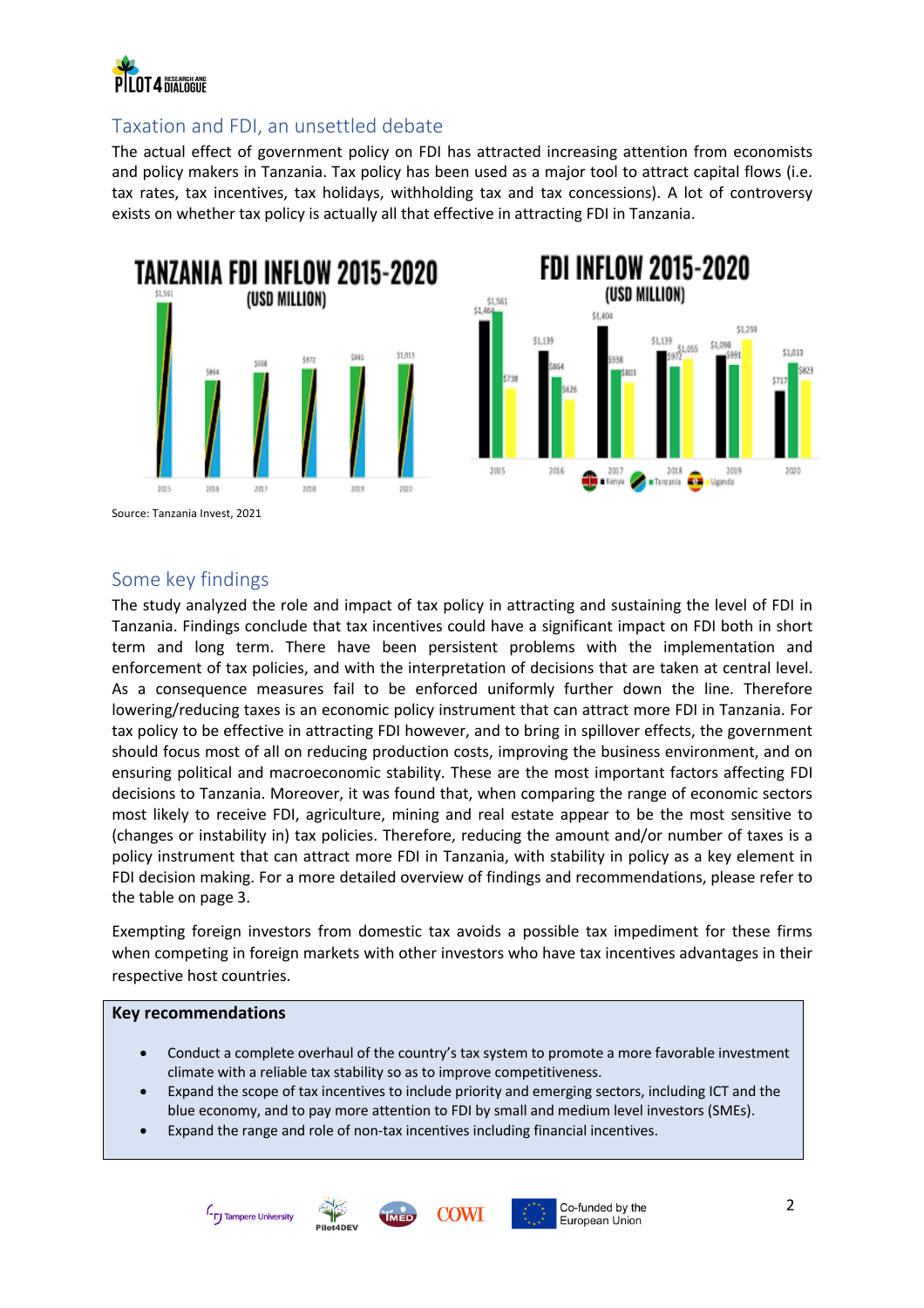

#### **Policy Recommendations**

| <b>Existing Gap</b>                                                                                                                                                                                                                                                                                                                                                            | <b>Policy Recommendation(s)</b>                                                                                                                                                                                                                                                                                                                                                                                                                                                          | <b>Expected Outcome/Impact</b>                                                                                                                                                                                                                                                                                                                                                                                                                                     |
|--------------------------------------------------------------------------------------------------------------------------------------------------------------------------------------------------------------------------------------------------------------------------------------------------------------------------------------------------------------------------------|------------------------------------------------------------------------------------------------------------------------------------------------------------------------------------------------------------------------------------------------------------------------------------------------------------------------------------------------------------------------------------------------------------------------------------------------------------------------------------------|--------------------------------------------------------------------------------------------------------------------------------------------------------------------------------------------------------------------------------------------------------------------------------------------------------------------------------------------------------------------------------------------------------------------------------------------------------------------|
| There have been frequent changes of tax policy in Tanzania especially in the<br>past five years. Investors look for certainty, predictability, consistency and<br>timeliness in the application of tax rules, and in many cases these<br>considerations are as important as the effective tax rate paid.                                                                       | The government must conduct a completely overhaul of the country's tax system.<br>In doing so, a Cost-Benefit analysis should to be carried out in order find a balance between<br>the interests of both the government and investors.                                                                                                                                                                                                                                                   | To promote tax stability and improve Tanzania's tax<br>competitiveness.                                                                                                                                                                                                                                                                                                                                                                                            |
| Inadequate domestic revenue collection haunts the Tanzania's tax system. This<br>challenge hinders provision of adequate tax incentives to boost the economy.<br>The average tax to GDP ratio in Tanzania is only 14 percent, which is much<br>lower than the estimated level of 25 required for financing development needs.                                                  | Design appropriate polices to improve on Domestic Revenue Mobilization based in the<br>country's revenue capacity.                                                                                                                                                                                                                                                                                                                                                                       | Broadening tax base and strengthen tax collection capacities to<br>finance development needs.                                                                                                                                                                                                                                                                                                                                                                      |
| Limited scope of incentives in the absence of specialized tax incentives as in<br>other countries in the automotive manufacturing industry; areas with logistical<br>challenges; expansion projects and priority sectors including ICT, Small<br>Investors (SMEs) and the blue economy.                                                                                        | Create a more powerful Commission in place of TIC under the Prime Minister Office with the<br>mandate to give incentives as they see fit. Broaden the criteria to be covered by the<br>incentives of this new Commission i.e. education, aviation, investing in low-income regions,<br>healthcare, etc.<br>Allow Tax incentives for existing investors, when they re-invest or start new investment<br>within the current investment.<br>Centralize tax collection to one main platform. | Expanding the scope of incentives will stimulate both local and<br>foreign investment in different sectors.                                                                                                                                                                                                                                                                                                                                                        |
| Limited focus of non-tax incentives                                                                                                                                                                                                                                                                                                                                            | Design appropriate financial incentives for foreign investors.<br>The Immigration Department may put in place a mechanism to attract investors who<br>contribute significantly to the economy to remain in the country and invest more by granting<br>residency permits for the period.                                                                                                                                                                                                  | Expand the scope of non-tax incentives to boost more FDI.                                                                                                                                                                                                                                                                                                                                                                                                          |
| Failure to implement the Special Economic Zones (SEZ) plan due to                                                                                                                                                                                                                                                                                                              | The Ministry of Finance and Planning to prepare and submit proposals for amendments to the                                                                                                                                                                                                                                                                                                                                                                                               | This will facilitate the implementation of the SEZ law on tax                                                                                                                                                                                                                                                                                                                                                                                                      |
| contravention of the East African Community Customs Tariff Act.<br>The Investment Act of 1997 further protects a special investor by specifying<br>that the tax incentives imposed on the investor will not change or be adjusted<br>in a manner that will affect the investor for a period of five years.                                                                     | East African Customs Act.<br>It is recommended that this point be included in the Monetary Policy.                                                                                                                                                                                                                                                                                                                                                                                       | incentives.<br>This will help the government to make adjustments in line with the<br>country's economic needs at the time and will also prevent<br>investors from using it to sue the government and causing it losses.                                                                                                                                                                                                                                            |
| The National Investment Steering Committee's (NISC) authority to approve<br>additional tax incentives that are being proposed by the Minister responsible<br>for investment has been ineffective as they are outside the scope of the Tax<br>Laws in the country. There are more than 19 projects that have failed to find<br>additional special attractions approved by NISC. | Define NISC's role as approving the proposed additional tax incentives for BLM instead of the<br>current role of approving the attractions.<br>Establish a condition that will enable the Financial Laws to implement BLW decisions<br>regarding the provision of additional tax incentives;                                                                                                                                                                                             | More improvement of investment climate.                                                                                                                                                                                                                                                                                                                                                                                                                            |
| The current tax incentives do not consider importance of other taxes such as<br>payroll taxes and non-profit-related business taxes which are increasingly under<br>the spotlight by investors and policy makers.                                                                                                                                                              | Increase the scope of tax incentives to consider payroll taxes and non-profit-related business<br>taxes.                                                                                                                                                                                                                                                                                                                                                                                 |                                                                                                                                                                                                                                                                                                                                                                                                                                                                    |
| Despite significant efforts that the government and other stakeholders have<br>done to improve business environment, the rate of business environment is still<br>low. Efforts include preparation of the Blue Print for Business environment and<br>a successful execution of BEST-Dialogue project.                                                                          | Increase the rate of Blue Print implementation.<br>Revisit the recommendation made in the Blue Print to revise them based on the current<br>investment climate.                                                                                                                                                                                                                                                                                                                          | Improve business environment.                                                                                                                                                                                                                                                                                                                                                                                                                                      |
| Costs of business initiation and operations can be high, as they include<br>investment related to infrastructure, export ability, labour issues, and tariffs.<br>Some of these costs/fees are hidden fees that investors only find out about<br>upon arrival and during production rather than prior to commencement of<br>project.                                            | Increase dialogue and engagement with the private sector to understand inception barriers.<br>Provide clear guidelines on fee structures.<br>Ensure accountability for regulations.                                                                                                                                                                                                                                                                                                      | Increased engagement with the private sector will allow the<br>authorities to reduces issues of conflict related to business<br>inception in Tanzania.<br>Providing clarity and transparency about fees prevents investors'<br>impression of being harassed by regulatory authorities, increasing<br>their trust.<br>Increasing the effective accountability for regulators will minimize<br>abuse of the power to impose premium payments, penalties and<br>fees. |